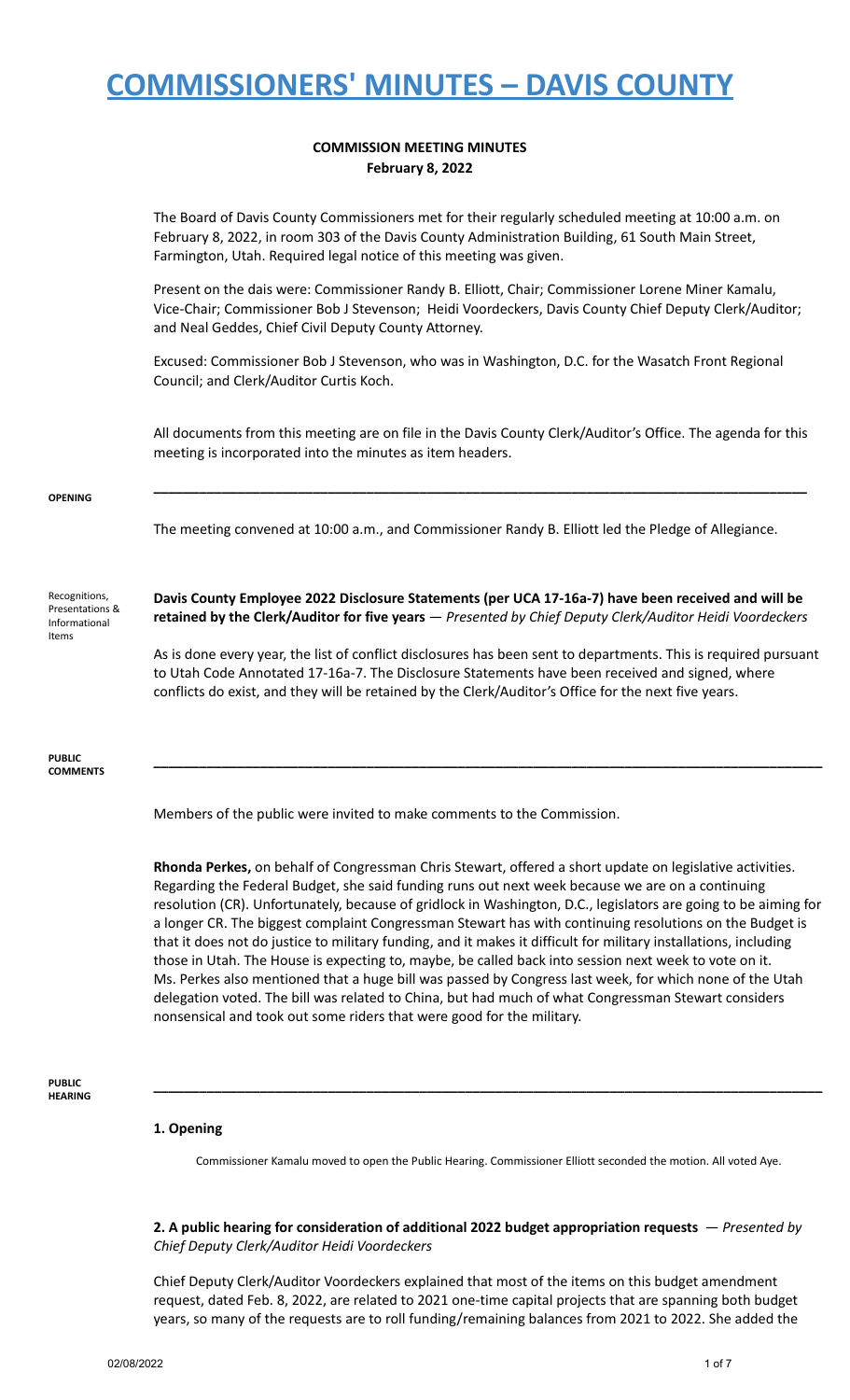following information regarding the various requests:

• For the Health Department, there is an increase in wages of \$100,000. The County did a Budget Amendment on January 18 to apply \$2.8 million of State and Local Fiscal Recovery Funds (SLFRF) to the Health Department in Fund 80; the wage line item from Fund 15 was transferred to Fund 80. The \$800,000 was tied to a million-dollar project for clinic capacity that had already been awarded, but they were anticipating only spending \$200,000. Now they anticipate that the project will take \$300,000, so they're reducing that amount. This is a true-up so that full amount for 2021 SLFRF COVID mitigation is going to be \$2.7, instead of the \$2.8, so that's what that \$100,000 does.

• In the Tourism fund, Fund 18, is a roll of funding from 2021 for an approved item, which is Contract #2020-610 for the North Canyon Trail Head.

• For the Library, funding is being rolled for a grant tied to e-materials that has been extended through September of 2022, and that amount is \$31,254 dollars. Funding is also rolling to 2022, in the amount of \$101,145, for a software project that is occurring in the Library.

• In Public Works, the County is rolling a vehicle budget of \$10,814 for vehicles that came in late in the year, and those improvements are going to occur in 2022. Funding will be rolled to 2022 for flood projects tied to the Howard Slough, \$25,800, and \$390,000 for Holmes Creek, and those are the remaining balances for those projects.

• In Fund 42, Debt Service/Construction Draws, are the remaining balances for the architect, construction, FF & E (Furniture, Fixtures, Equipment), and computer equipment on the Clearfield Library build. The total for those four items is \$1,308,760, and that is the remaining amount available to draw on those funds. That budget is being allowed in 2022 to close out the project.

• In Fund 47, there is a new request of \$200,000. The County is working on putting out an RFP (Request for Proposal) for construction at the Legacy Events Center for an expansion. The \$200,000 would be expended out of fund balance to get the project kicked off for architecture services in advance of that debt issuance and RFP process.

• In Fund 61, there is \$41,813 for a vehicle that was wrecked in 2021. The County received insurance funds to replace the vehicle, and that replacement will occur in 2022.

• Requests under State and Local Fiscal Recovery Funds are related to the project referred to in the first item, the clinic remodel at the Health Department building in Clearfield. Rolling the remaining balance of \$119,332 allows \$300,000 for that entire remodel, recognizing State and Local Fiscal Recovery Funds that are coming in, and then reducing the wages amount that was originally allocated.

The total net change to the 2022 budget, for all of these, is a use of existing funds of \$2,709,586.

*See Attachment A, "February 8, 2022 Resolution & Budget Opening Items."*

### **3. Public Comment**

Public comment was invited; no comments were made.

### **4. Closing**

Commissioner Kamalu moved to close the Public Hearing. Commissioner Elliott seconded the motion. All voted Aye.

**\_\_\_\_\_\_\_\_\_\_\_\_\_\_\_\_\_\_\_\_\_\_\_\_\_\_\_\_\_\_\_\_\_\_\_\_\_\_\_\_\_\_\_\_\_\_\_\_\_\_\_\_\_\_\_\_\_\_\_\_\_\_\_\_\_\_\_\_\_\_\_\_\_\_\_\_\_\_\_\_\_\_\_\_\_\_\_\_**

**BUSINESS/ ACTION**

### *Clerk/Auditor*

Resolution #2022-57 for additional 2022 budget appropriations

**1. Resolution #2022-57 for additional 2022 budget appropriations and adjustments to revenues, including consulting services funded by State and Local Fiscal Recovery Funds (SLFRF)** — *Presented by Chief Deputy Clerk/Auditor Heidi Voordeckers*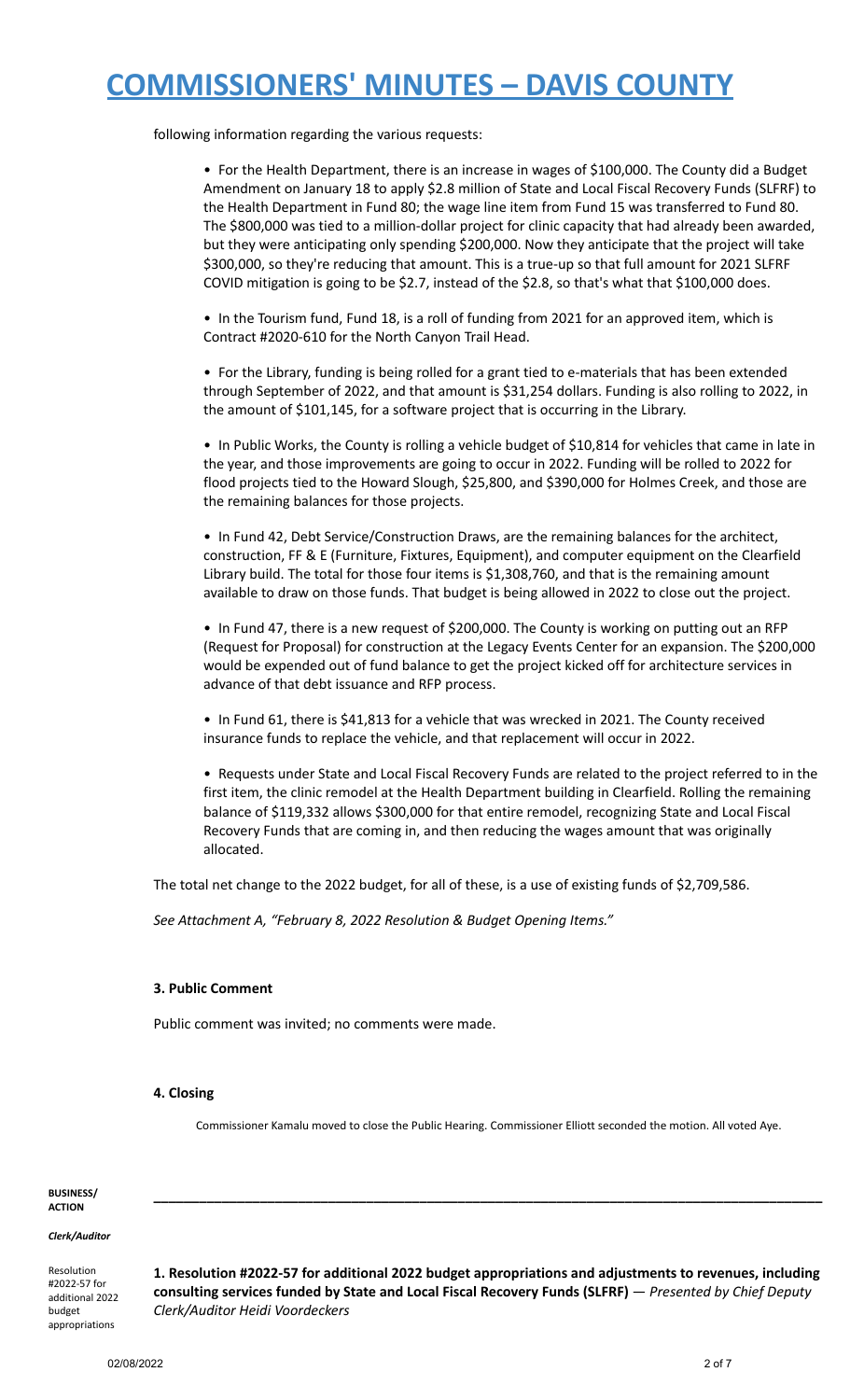and revenue adjustments

Terms: The financial [payable/receivable] in a decreased amount of (\$2,709,586), beginning 2/8/2022 to 12/31/2022.

> Motion to Approve: Com. Kamalu Seconded: Com. Elliott All voted Aye

Amendment #2016-0247-E to the Interlocal Cooperation Agreement for Animal Services with Syracuse City regarding shelter projects

**2. Amendment #2016-0247-E to the Interlocal Cooperation Agreement for Animal Services with Syracuse City for the 2022 calendar year obligation to Davis County for the capital projects fund regarding the shelter** — *Presented by Commissioner Elliott on behalf of Animal Care Director Ashleigh Young*

Terms: Receivable in the amount of \$98,704.57, beginning 1/1/2022 to 12/31/2022.

Summary List #2022-58 of adoptions for January 2022 **3. Summary List #2022-58 of adoptions for January 2022** — *Presented by Commissioner Elliott on behalf of Animal Care Director Ashleigh Young*

Terms: Receivable in various amounts, beginning 1/1/2022 to 1/31/2022.

Motion to Approve Items 2-3: Com. Elliott Seconded: Com. Kamalu All voted Aye

Appointment #2022-59 Jeff Oyler as Davis County's proxy at the Haights Creek annual meeting of stockholders

**4. Appointment #2022-59 of Davis County Planning Manager, Jeff Oyler, as Davis County's proxy at the Haights Creek Irrigation Company annual meeting of stockholders on February 19, 2022** — *Presented by Commissioner Randy Elliott*

Terms: Beginning 2/8/2022 to 2/19/2022.

Motion to Approve: Com. Elliott Seconded: Com. Kamalu All voted Aye

Agreement #2022-60 with Sanderson Wrestling Academy for the Wrestling Summer Camp **5. Agreement #2022-60 with Sanderson Wrestling Academy for the Wrestling Summer Camp** — *Presented by Commissioner Kamalu on behalf of Community and Economic Development Director Kent Andersen*

Terms: Receivable in the amount of \$2,268.90, beginning 6/29/2022 to 7/2/2022.

Agreement #2022-61 with Joseph Deutsch for the Scrapefest Car Show

**6. Agreement #2022-61 with Joseph Deutsch for the Scrapefest Car Show** — *Presented by Commissioner Kamalu on behalf of Community and Economic Development Director Kent Andersen*

Terms: Receivable in the amount of \$3,351.70, beginning 4/23/2022 to 4/24/2022.

Agreement #2022-62 with Utah Avalanche for the

**7. Agreement #2022-62 with Utah Avalanche for the Presidents Cup Soccer Tournament** — *Presented by Commissioner Kamalu on behalf of Community and Economic Development Director Kent Andersen*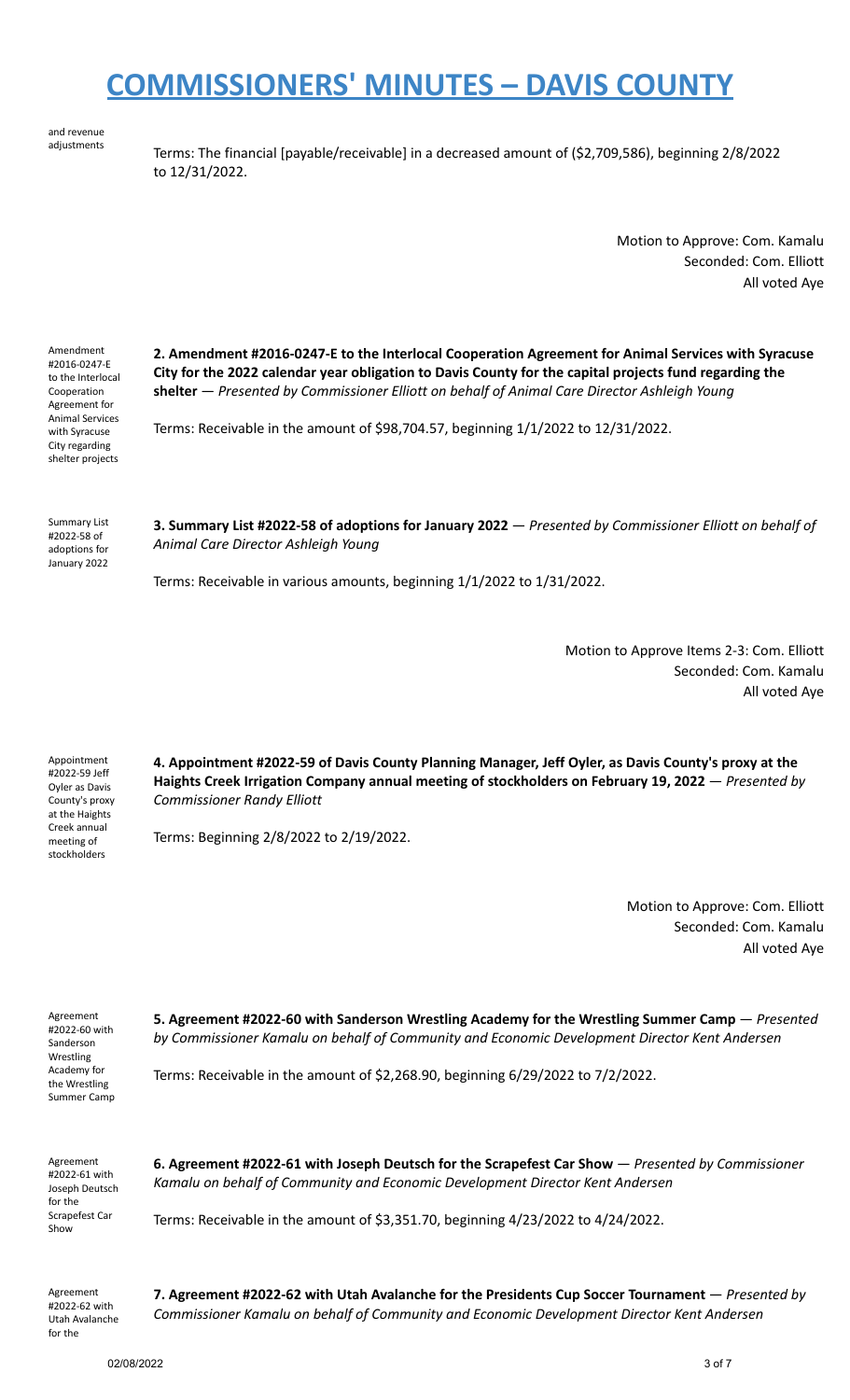Presidents Cup Soccer<br>Tournament

The tournament draws teams from Utah and the surrounding states. Terms: Receivable in the amount of \$5,356, beginning 8/29/2022 to 9/5/2022.

Agreement #2022-63 with Rocky Mountain Gun Show for the Gun and Ammo Show

**8. Agreement #2022-63 with Rocky Mountain Gun Show for the Gun and Ammo Show** — *Presented by Commissioner Kamalu on behalf of Community and Economic Development Director Kent Andersen*

Terms: Receivable in the amount of \$5,191.20, beginning 8/10/2022 to 8/14/2022.

Motion to Approve Items 5-8: Com. Kamalu Seconded: Com. Elliott All voted Aye

Amendment #2020-501-D to the Maternal and Child Health FFY 2021 Contract adding 2nd quarter funding for FFY 2022

**9. Amendment #2020-501-D to the Maternal and Child Health FFY 2021 Contract with the Utah Department of Health adding 2nd quarter funding for FFY 2022** — *Presented by Commissioner Kamalu on behalf of Health Director Brian Hatch*

The amendment from Health - Family Health Services is Amendment 4 to the Maternal and Child Health contract for Fiscal Year 2021, and it adds the Second Quarter funding for FFY 2022. Terms: Receivable in an additional amount of \$23,807, beginning 1/1/2022 to 9/30/2022.

> Motion to Approve: Com. Kamalu Seconded: Com. Elliott All voted Aye

Summary List #2022-64 of low dollar contracts signed by the Director **10. Summary List #2022-64 of low dollar contracts signed by the Director** — *Presented by Library Director Josh Johnson* Low-dollar contracts, below \$3,000, are signed by the Library Director. Most of the contracts on this list are for programming; they don't cost a lot of money, and some don't cost any money. Terms: Payable in the amount of \$200, beginning 11/6/2021 to 3/29/2022.

Summary List #2022-65 of donations of books and materials over \$50

**11. Summary List #2022-65 of donations of books and materials over \$50** — *Presented by Library Director Josh Johnson*

Donors usually bring in a box of books. The books are valued using the amount of money the Library would make on them in the book sale so that the Library can meet with the County's policy. Terms: Receivable in materials for an amount valued at \$1,103.50, beginning 10/1/2021 to 12/31/2021.

Amendment #2018-609-A to the Purchase and Sale Agreement with Clearfield **Community** Development and Renewal Agency regarding reimbursement and hazardous materials

**12. Amendment #2018-609-A to the Purchase and Sale Agreement with Clearfield Community Development and Renewal Agency reimbursing the Library and no longer requiring the County to perform hazardous materials remediation** — *Presented by Library Director Josh Johnson*

The Library Director presented two amendments related to the land transaction that happened in 2018 regarding the library the County used to have versus the library the County just built in Clearfield. Item 12 is an amendment to the Purchase and Sale Agreement. The CRDA that's owned by Clearfield City is reimbursing the County \$100,000 because they're keeping the boiler in the old building. It was never anticipated that the building would be sold, so there's been a change. They will continue to be responsible for hazardous materials as we find them. Terms: Receivable in the amount of \$100,000, beginning 12/11/2018 to 3/31/2022.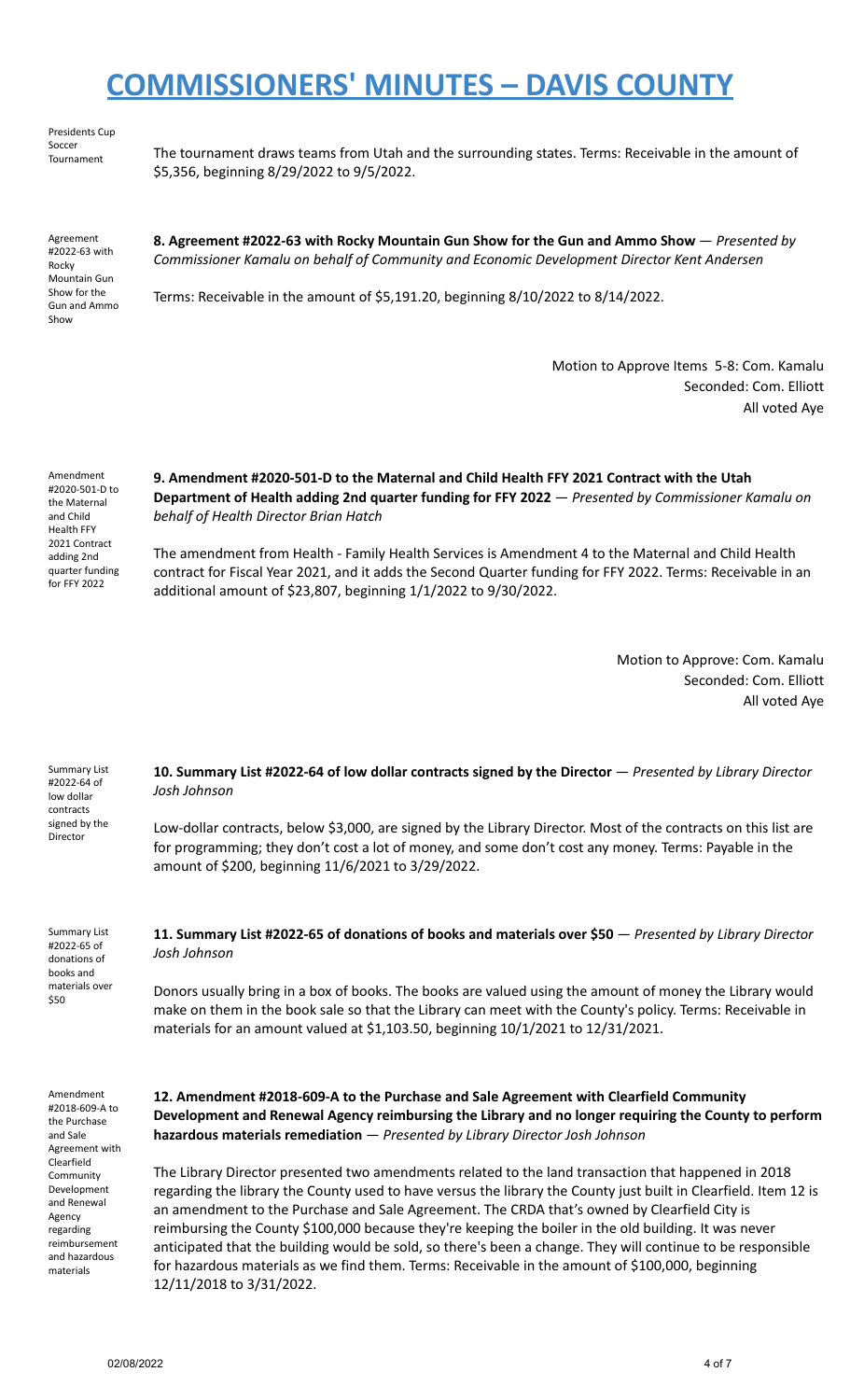Amendment #2018-609-B to the Library Lease Agreement with Clearfield Community Development and Renewal Agency changing the term expiration

**13. Amendment #2018-609-B to the Library Lease Agreement with Clearfield Community Development and Renewal Agency changing the term expiration from one year after completion to March 31, 2022** — *Presented by Library Director Josh Johnson*

Item 13, which is related to Item 12, is an amendment to the Library Lease Agreement. The Davis County Library originally had a year to be out of the old Clearfield Library building before it was demolished. The change in the contract for the land swap gives us the opportunity not to demolish the building, but that also changed the Lease Agreement so the Library needs to be out by March 31. It is anticipated that any of the funds the Clearfield Community Development and Renewal Agency owes the County, based on the contract, will have been given to the County before the Library is officially out of the building. Terms: Beginning 12/11/2018 to 3/31/2022.

> Motion to Approve Items 10-13 as Presented: Com. Kamalu Seconded: Com. Elliott All voted Aye

Amendment #2020-648-B to the Standard Design Professional Services Contract with Horrocks Engineers

**14. Amendment #2020-648-B to the Standard Design Professional Services Contract with Horrocks Engineers amending the date in which the remaining services are required** — *Presented by Public Works Director Adam Wright*

Item 14 is an amendment related to the Holmes Creek project, for engineering oversight for that continued work. Terms: Beginning 2/8/2022 to 12/31/2023.

> Motion to Approve: Com. Kamalu Seconded: Com. Elliott All voted Aye

Ratification of #2020-166-C & D, Disclosure of Lobby Activities and Program Narrative for grant

**15. Ratification of the Disclosure of Lobbying Activities #2020-166-C and Program Narrative #2020-166-D with the US Department of Justice connected to the Coronavirus Emergency Supplemental Funding Program grant** — *Presented by Sheriff Chief Deputy Susan Poulsen*

Terms: Beginning 4/21/2021.

Ratification of Project Extension Request 2020-166-E for the Coronavirus Emergency Program Grant

**16. Ratification of the project extension request #2020-166-E with the US Department of Justice to utilize the remaining funds from the Coronavirus Emergency Program Grant** — *Presented by Sheriff Chief Deputy Susan Poulsen*

This is a reimbursement grant, initially for \$58,008. The Sheriff's Office ran out of time before they could finish it out, so the US Department of Justice is allowing an extension to use the remaining funds. Terms: Receivable in the amount of \$3,734.17, beginning 2/2/2022 to 5/31/2022.

[Note: The project extension request paperwork included an extension timeline, indexed as 2020-166-F.]

**\_\_\_\_\_\_\_\_\_\_\_\_\_\_\_\_\_\_\_\_\_\_\_\_\_\_\_\_\_\_\_\_\_\_\_\_\_\_\_\_\_\_\_\_\_\_\_\_\_\_\_\_\_\_\_\_\_\_\_\_\_\_\_\_\_\_\_\_\_\_\_\_\_\_\_\_\_\_\_\_\_\_\_\_\_\_\_\_**

Motion to Approve Items 15-16 as presented: Com. Kamalu Seconded: Com. Elliott All voted Aye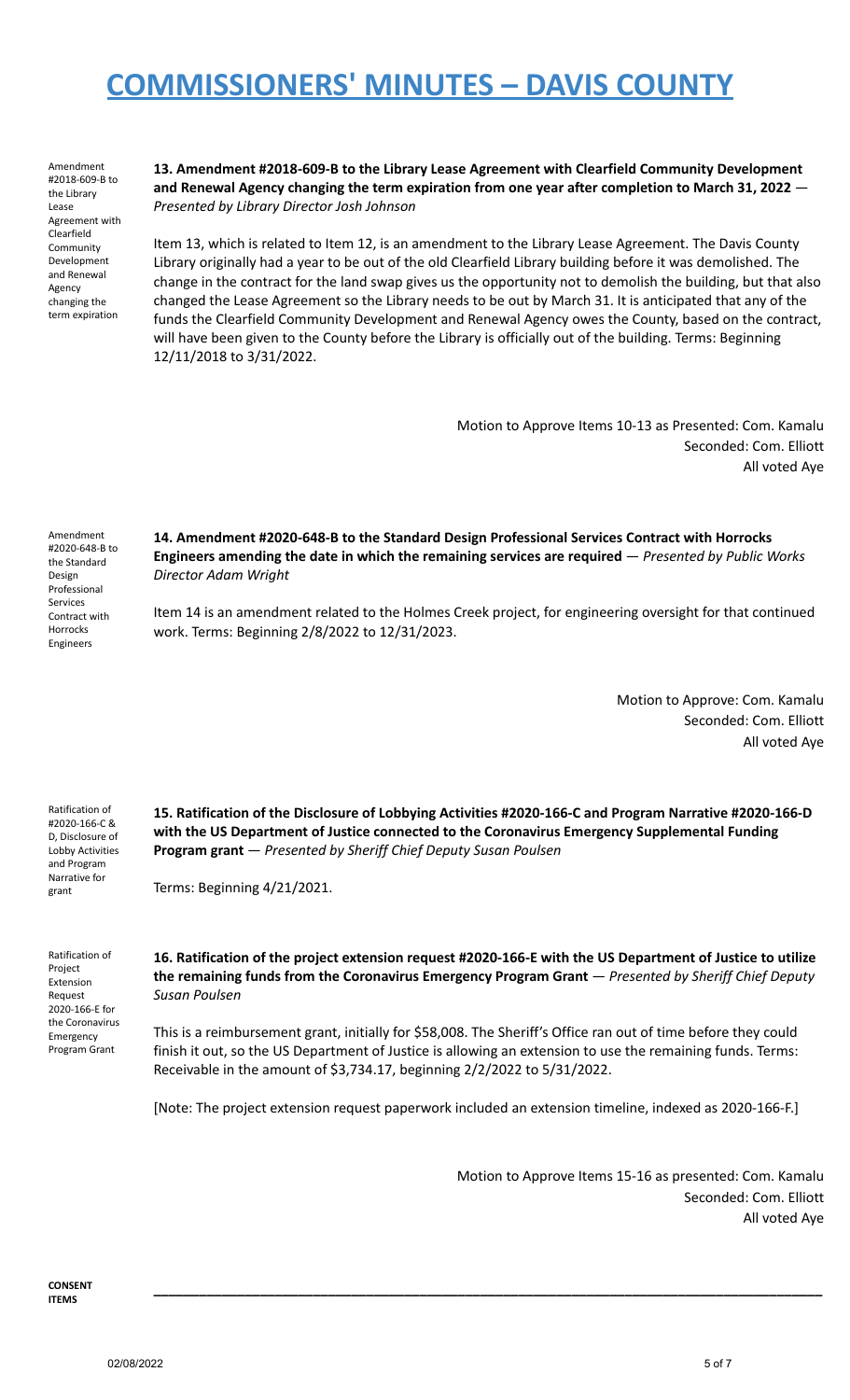Meeting Minute **Meeting Minutes** Meeting Minutes for January 11, 2022, were presented for approval. Motion to Approve: Com. Kamalu Seconded: Com. Elliott All voted Aye Commissioner Kamalu moved to recess to the Board of Equalization. Commissioner Elliott seconded the motion. All voted Aye. **BOARD OF EQUALIZATION \_\_\_\_\_\_\_\_\_\_\_\_\_\_\_\_\_\_\_\_\_\_\_\_\_\_\_\_\_\_\_\_\_\_\_\_\_\_\_\_\_\_\_\_\_\_\_\_\_\_\_\_\_\_\_\_\_\_\_\_\_\_\_\_\_\_\_\_\_\_\_\_\_\_\_\_\_\_\_\_\_\_\_\_\_\_\_\_** Property Tax Register Property Tax Register matters were presented by Heidi Voordeckers, Davis County Chief Deputy Clerk/Auditor, as follows: **Auditor's Adjustments** • A recommendation to approve an exemption for personal property at Susie's Senior Companionship Services • Eleven total corrections; 10 that are tied to Tax Abatements for Veterans for 2021, and one that is granting the Residential Exemption to a property owner in 2021. The total of those 11 abatements is \$12,411.30. There were no Treasurer's Adjustments, nor Assessor's Adjustments, on this Property Tax Register. Motion to Approve as Presented: Com. Kamalu Seconded: Com. Elliott All voted Aye Commissioner Kamalu moved to reconvene the Commission Meeting. Commissioner Elliott seconded the motion. All voted Aye. **COMMISSION COMMENTS \_\_\_\_\_\_\_\_\_\_\_\_\_\_\_\_\_\_\_\_\_\_\_\_\_\_\_\_\_\_\_\_\_\_\_\_\_\_\_\_\_\_\_\_\_\_\_\_\_\_\_\_\_\_\_\_\_\_\_\_\_\_\_\_\_\_\_\_\_\_\_\_\_\_\_\_\_\_\_\_\_\_\_\_\_\_\_\_** Commissioner Elliott Reminder: The February 15, 2022 Commission Meeting has been canceled. **Commissioner Elliott** gave a reminder that the February 15, 2022, Commission Meeting has been canceled as that is when the National Association of Counties meetings will be held in Washington, D.C., and two of Davis County's three Commissioners will be there. Commissioner Stevenson is already in Washington, D.C., and he'll be back next week; Commissioners Elliott and Kamalu will be attending the National Association of Counties meetings. Commissioner Elliott invited comments from others on the dais. County Attorney **Neal Geddes,** Chief Civil Deputy County Attorney, commented that there are a number of fantastic employees throughout the County. To highlight some, he mentioned that Davis County Attorney Troy Rawlings recently received a letter from a local law enforcement agent wanting to thank the County

> Attorney's Investigative Team: Chief Craig Webb, Captain Brent Baggs, and Lieutenants Bryan Purdy, Drake Hamm, John Herndon, and Tim Cottrell. The letter expressed his appreciation for the support that they give them on their investigations and for their high level expertise and assistance. Geddes paraphrased the letter noting that it says the Investigative Team is willing to help on various different types of felony cases and

02/08/2022 6 of 7

Commission